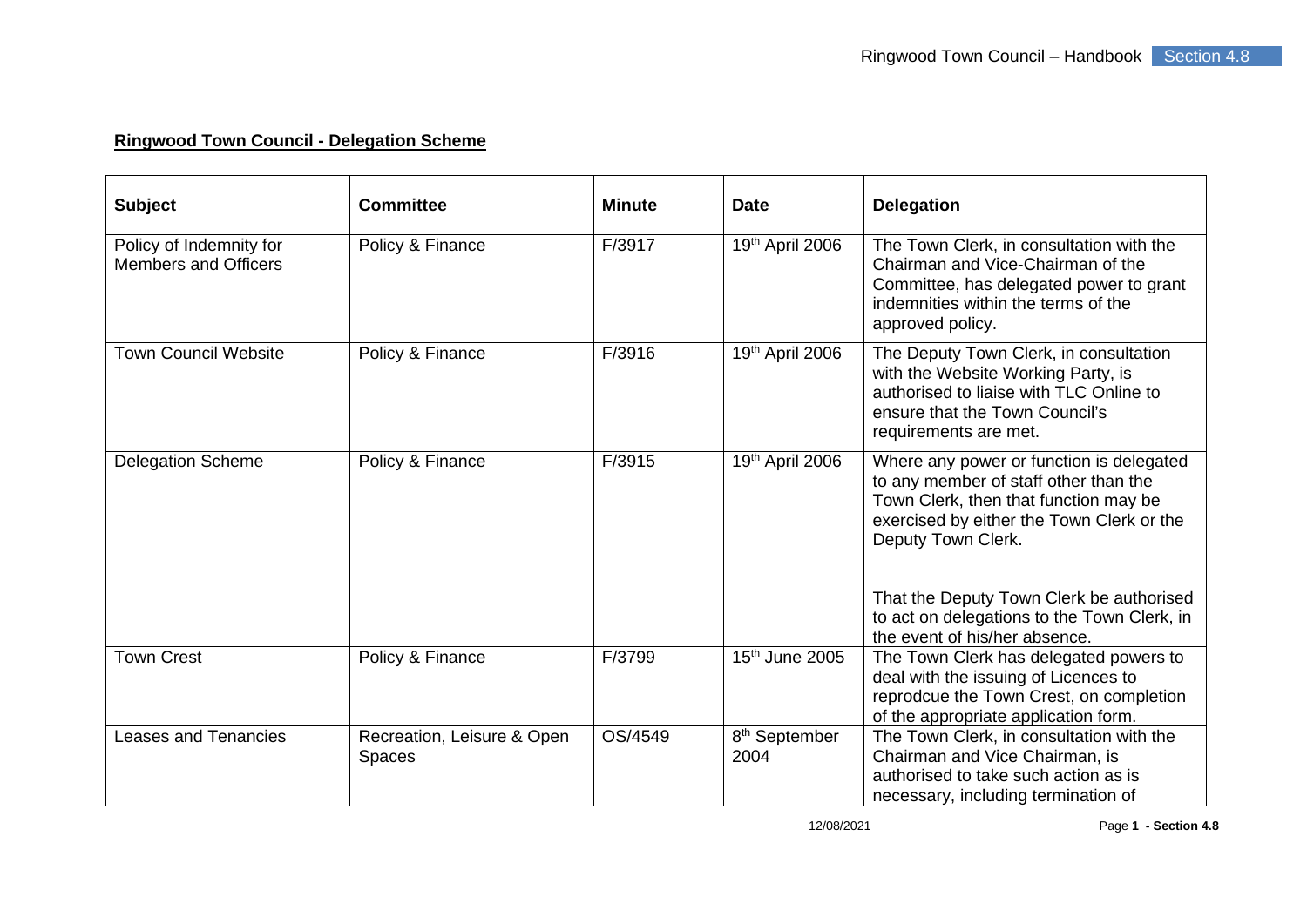| <b>Subject</b>                                                                                                | <b>Committee</b>           | <b>Minute</b> | <b>Date</b>                      | <b>Delegation</b>                                                                                                                                                                                                                                                                 |
|---------------------------------------------------------------------------------------------------------------|----------------------------|---------------|----------------------------------|-----------------------------------------------------------------------------------------------------------------------------------------------------------------------------------------------------------------------------------------------------------------------------------|
|                                                                                                               |                            |               |                                  | leases/tenancies, where users of the<br>facilities are in breach of their tenancy<br>conditions                                                                                                                                                                                   |
| Payment of Travel &<br><b>Subsistence to Councillors</b>                                                      | Finance & Select Emergency | F/3542        | 15 <sup>th</sup> October<br>2003 | The Town Clerk has the authority to pay<br>travel and subsistence at the appropriate<br>rate to Councillors appointed to attend<br>meetings outside the town.                                                                                                                     |
| Fees for one-day events at<br><b>Carvers Recreation Ground</b>                                                | Open Spaces & Amenities    | OS/4412       | 1 <sup>st</sup> October<br>2003  | The Town Clerk has the authority to set<br>fees for one-day events at Carvers<br><b>Recreation Ground.</b>                                                                                                                                                                        |
| <b>Allotment Tenancies</b>                                                                                    | Open Spaces & Amenities    | OS/4391       | 3rd September<br>2003            | The Town Clerk has the authority to<br>terminate allotment tenancies as required.                                                                                                                                                                                                 |
| Closure of Kick Park for<br><b>Poulner Junior School</b><br>Firework Display (and other<br>similar decisions) | Open Spaces & Amenities    | OS/4400       | 3rd September<br>2003            | The Town Clerk, in consultation with the<br>Chairman and Vice Chairman of the<br>Committee, has the authority to close off<br>the Kick Park for Poulner Junior School<br>Fireworks Display and make other similar<br>decisions in future.                                         |
| <b>Firework Displays</b>                                                                                      | Open Spaces & Amenities    | OS/4401       | 3rd September<br>2003            | The Town Clerk, in consultation with the<br>Chairman and Vice Chairman of the<br>Committee, has the authority to determine<br>applications for setting off fireworks, taking<br>account of their effect on neighbours and<br>statutory provisions relating to such<br>activities. |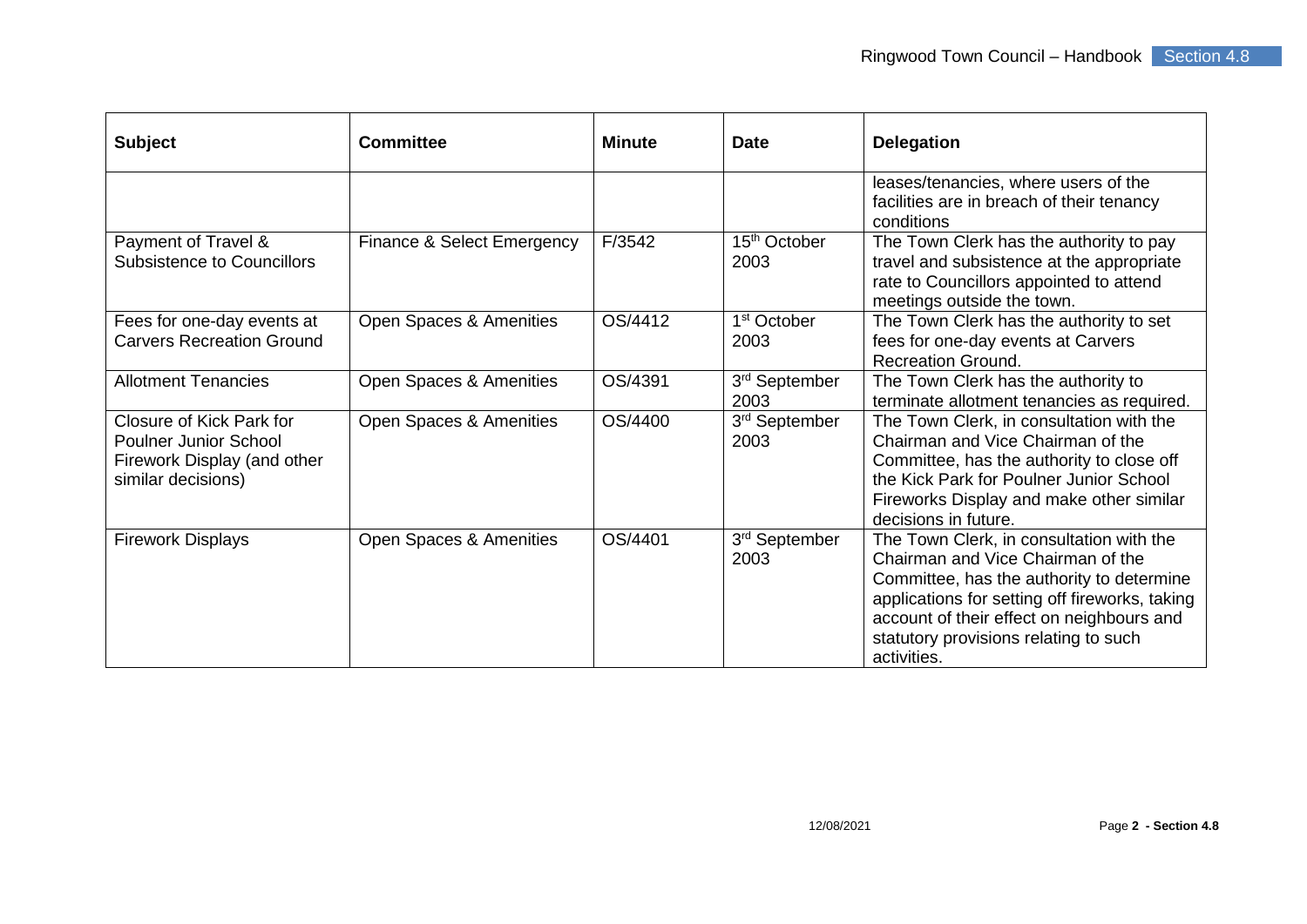| <b>Subject</b>                                                                                 | <b>Committee</b>           | <b>Minute</b> | <b>Date</b>                | <b>Delegation</b>                                                                                                                                                                                                                                                                                                                                                                                                                               |
|------------------------------------------------------------------------------------------------|----------------------------|---------------|----------------------------|-------------------------------------------------------------------------------------------------------------------------------------------------------------------------------------------------------------------------------------------------------------------------------------------------------------------------------------------------------------------------------------------------------------------------------------------------|
| <b>Cemetery Regulations -</b><br><b>Kerbstones</b>                                             | Open Spaces & Amenities    | OS/4365       | 4 <sup>th</sup> June 2003  | The Town Clerk is authorised to take<br>appropriate action to apply the Cemetery<br>Regulations for all burials since the<br>adoption of the policy on no kerbstones<br>$(17/7/02)$ .                                                                                                                                                                                                                                                           |
| Justices, Public<br><b>Entertainment and Theatre</b><br>Licences and road closure<br>proposals | <b>General Purposes</b>    | GP/3679       | 11 <sup>th</sup> June 2003 | The Town Clerk is authorised to respond<br>to notification of applications for Justices,<br><b>Public Entertainment and Theatre</b><br>Licences and road closure proposals on<br>behalf of the Council, provided that the<br>delegation shall be of no effect where any<br>member requests submission of an item to<br>Committee.                                                                                                               |
| Illegal occupation of Council<br>land and property                                             | Finance & Select Emergency | F/3491        | 21 <sup>st</sup> May 2003  | The Town Clerk, or Deputy Town Clerk in<br>his absence, has the authority to take<br>decisions (having consulted with the<br>Gypsy Liaison Officer, the Mayor, Deputy<br>Mayor and Chairman of the appropriate<br>Committee) on behalf of the Council as to<br>whether possession proceedings or other<br>legal proceedings be instigated to secure<br>possession of the land. Refer to the<br>Council's Policy on Unauthorised<br>Encampments. |
| Low key events on Council<br>owned land                                                        | Open Spaces & Amenities    | OS/4179       | $6th$ March 2002           | The Town Clerk has the authority to give<br>permission for one-off low-key events on<br>Council owned land (e.g. sponsored toddle<br>on Carvers)                                                                                                                                                                                                                                                                                                |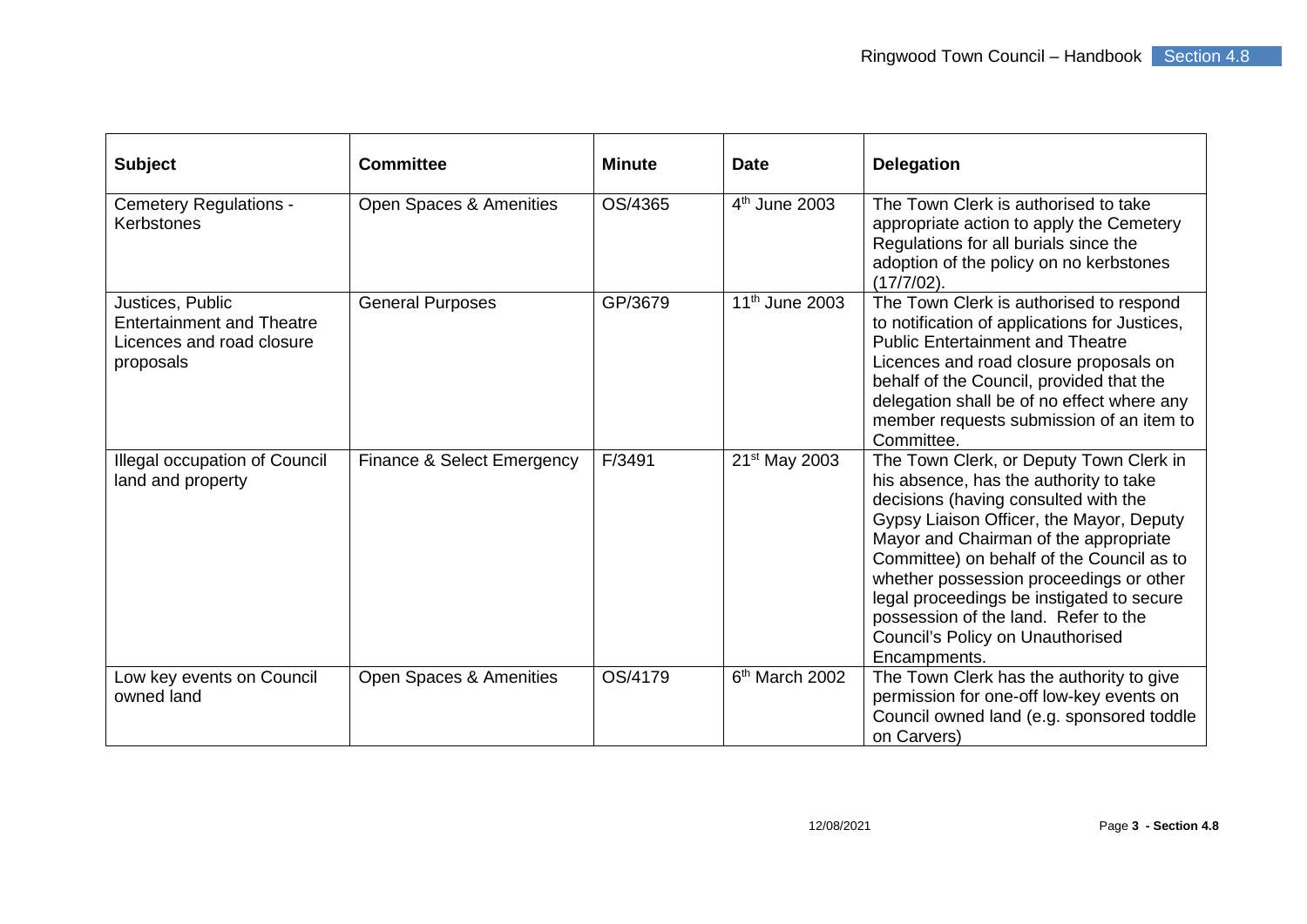| <b>Subject</b>                                        | <b>Committee</b>                | <b>Minute</b> | <b>Date</b>                       | <b>Delegation</b>                                                                                                                                                                                                                                                                                                                                                                                                                                                                         |
|-------------------------------------------------------|---------------------------------|---------------|-----------------------------------|-------------------------------------------------------------------------------------------------------------------------------------------------------------------------------------------------------------------------------------------------------------------------------------------------------------------------------------------------------------------------------------------------------------------------------------------------------------------------------------------|
| <b>Christmas and New Year</b><br>office closures      | <b>Full Council</b>             | C/3833        | 28 <sup>th</sup> November<br>2001 | The Town Clerk has the authority to<br>decide Christmas and New Year office<br>closures.                                                                                                                                                                                                                                                                                                                                                                                                  |
| Planning applications                                 | Planning, Town &<br>Environment | P/4894        | 22nd July 2011                    | In the event that the statutory deadline for<br>submission of an observation on a<br>planning application falls before the date of<br>the next scheduled meeting of the<br>Planning, Town & Environment<br>Committee, the Town Clerk, in<br>consultation with the Chairman and Vice-<br>Chairman of the Committee, is authorised<br>to make an observation and all Committee<br>Members are to be circulated with details.                                                                |
| Provision of IT services -<br><b>Gateway Building</b> | Policy & Finance                | F/4773        | 16 <sup>th</sup> November<br>2011 | That final arrangements for provision of IT<br>services for the Council be delegated to<br>the Town Clerk, in consultation with the<br>Chairman and Vice-Chairman of the<br>Committee                                                                                                                                                                                                                                                                                                     |
| Standards and Code of<br>Conduct                      | Policy & Finance                | F/4872        | 18 <sup>th</sup> July 2012        | That the following power be delegated to<br>the Town Clerk: "To be the proper officer<br>for the purpose of requests for<br>dispensations under section 31(4) of the<br>Localism Act 2011, and, in consultation<br>with the Town Mayor (or Deputy Town<br>Mayor in the event of a conflict of interest),<br>to decide whether to grant a dispensation<br>to enable the member concerned to<br>participate in the discussion, or to vote, or<br>both".<br><b>NOTE: SEE AMENDMENT BELOW</b> |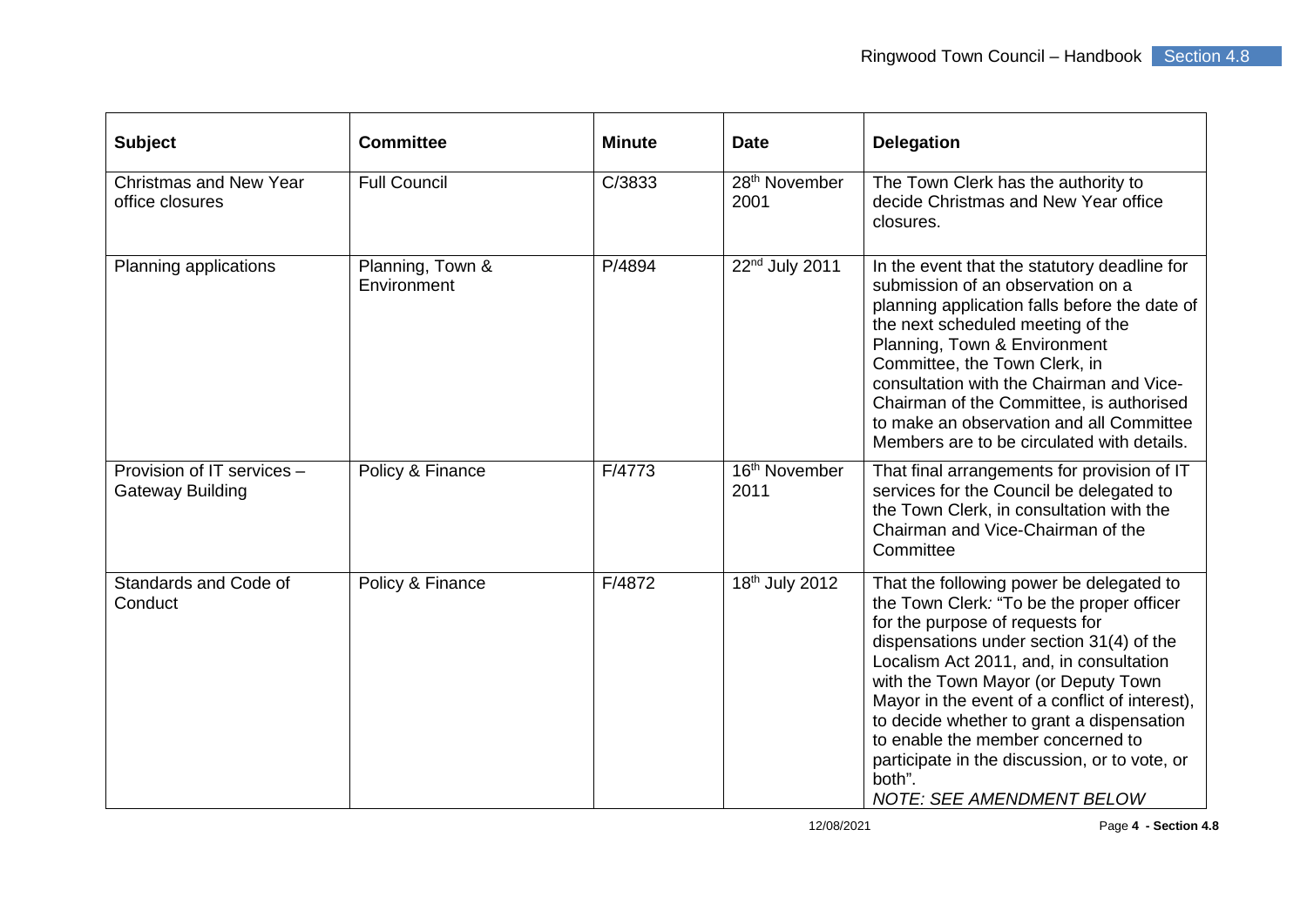| <b>Subject</b>                               | <b>Committee</b>                            | <b>Minute</b> | <b>Date</b>                       | <b>Delegation</b>                                                                                                                                                                                                                                                                                                                                                                                                                                                                                                                                                              |
|----------------------------------------------|---------------------------------------------|---------------|-----------------------------------|--------------------------------------------------------------------------------------------------------------------------------------------------------------------------------------------------------------------------------------------------------------------------------------------------------------------------------------------------------------------------------------------------------------------------------------------------------------------------------------------------------------------------------------------------------------------------------|
| <b>Standards And Code Of</b><br>Conduct      | <b>Full Council</b>                         | C/5385        | 27th March 2013                   | That the Town Clerk's delegated power<br>relating to Standards and Code of Conduct<br>be amended to include Section 33 of the<br>Localism Act 2011; the full text to read:<br>"To be the proper officer for the purpose of<br>requests for dispensations under section<br>31(4) and section 33 of the Localism Act<br>2011, and, in consultation with the Town<br>Mayor (or Deputy Mayor in the event of a<br>conflict of interest), to decide whether to<br>grant a dispensation to enable the member<br>concerned to participate in the discussion,<br>or to vote, or both." |
| Control on Expenditure by<br><b>Officers</b> | Policy & Finance                            | F/4984        | 17th April 2013                   | That the Town Clerk be delegated power<br>to incur expenditure on behalf of the<br>Council, which is necessary to carry out<br>any repair, replacement or other work that<br>is of such extreme urgency that it must be<br>done at once, whether or not there is any<br>budgetary provision for the expenditure,<br>subject to a limit of £3,000.<br>That power be delegated to the Town<br>Clerk or Deputy Town Clerk to sign<br>cheques with a value up to £999.99                                                                                                           |
| <b>Allotments</b>                            | Recreation, Leisure & Open<br><b>Spaces</b> | OS/5431       | 4 <sup>th</sup> September<br>2013 | Town Clerk is authorised to sub-divide<br>vacated allotments where appropriate to<br>ensure that appropriate size plots are<br>available for applicants on the waiting list.                                                                                                                                                                                                                                                                                                                                                                                                   |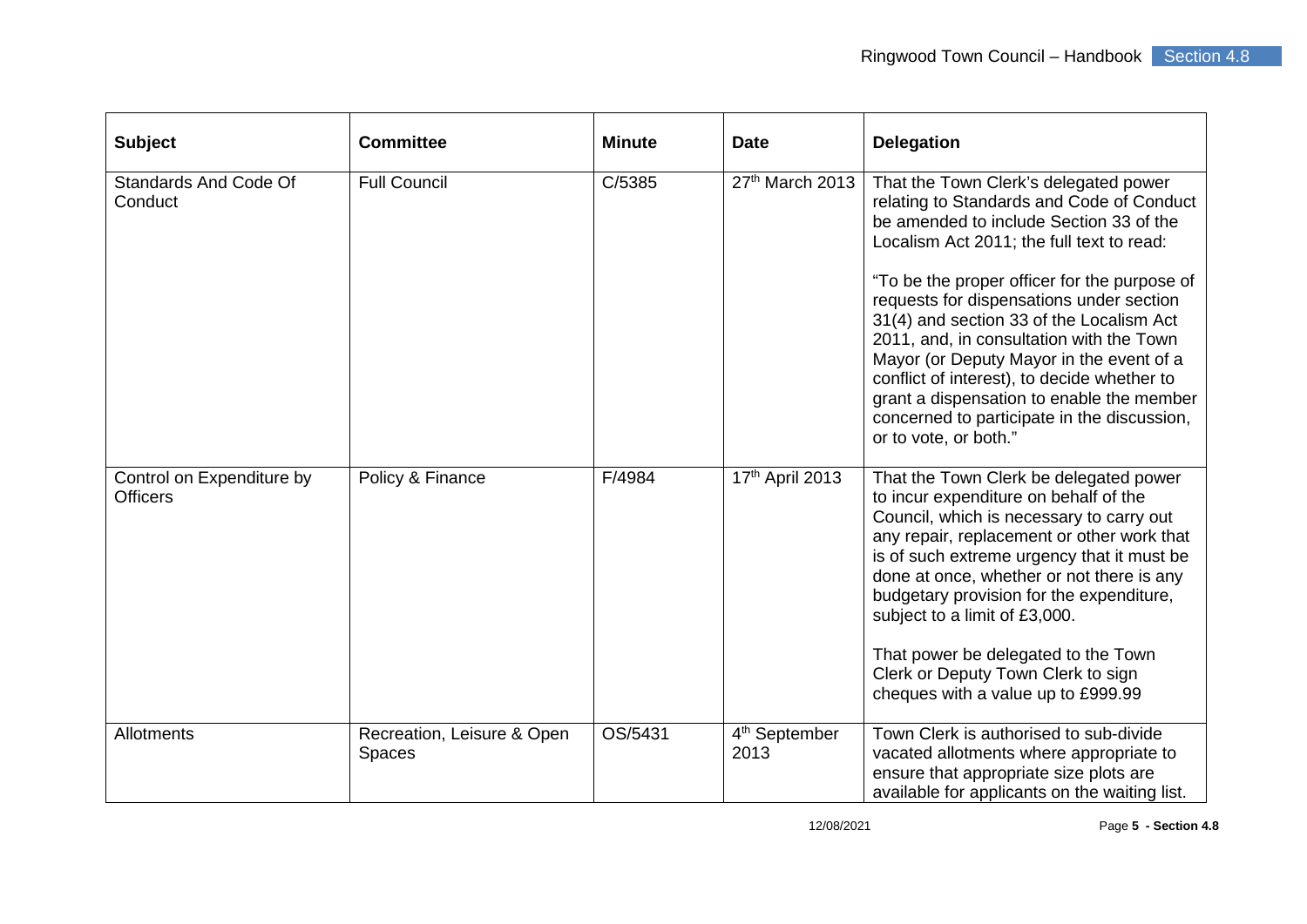| <b>Subject</b>                                                                  | <b>Committee</b>                       | <b>Minute</b> | <b>Date</b>   | <b>Delegation</b>                                                                                                                                                                                                                                                                                                                                                                                                                                                                                                                                                                                                                                                                                                                                                                                                                                                              |
|---------------------------------------------------------------------------------|----------------------------------------|---------------|---------------|--------------------------------------------------------------------------------------------------------------------------------------------------------------------------------------------------------------------------------------------------------------------------------------------------------------------------------------------------------------------------------------------------------------------------------------------------------------------------------------------------------------------------------------------------------------------------------------------------------------------------------------------------------------------------------------------------------------------------------------------------------------------------------------------------------------------------------------------------------------------------------|
| <b>Booking Fees and Conditions</b><br>for The Place                             | Recreation, Leisure and<br>Open Spaces | OS/5672       | 3rd May 2017  | It was agreed that a 50% discount should<br>be applied for voluntary and charitable<br>groups (2a) and use by other bodies,<br>commercial ventures and hiring out for<br>parties would be charged the full rate. In<br>respect of non-charitable groups, simply<br>looking for a meeting place, it was agreed<br>that the Town Clerk would have discretion,<br>in discussion with the Chairman and Vice-<br>Chairman, to waiver the fee, where<br>appropriate. RESOLVED:<br>1) That the scale of charges be approved<br>and the differential rates be applied to<br>different categories of user, according to<br>the outline above:<br>2) That the Town Clerk be granted<br>discretion, in agreement with the<br>Chairman and Vice-Chairman, to waiver<br>the booking fee; and<br>3) That the scale and scope of charges be<br>kept under review.<br>(see Annex C to minutes) |
| <b>Local Government Pension</b><br>Scheme Employer<br><b>Discretions Policy</b> | <b>Policy and Finance</b>              | F/5444        | 17th May 2017 | 1) That the Employer Discretions Policy be<br>adopted, as set out in Annex D to the<br>minutes;<br>2) That any decision in respect of the<br>Employer Discretions Policy be taken by<br>the policy and Finance Committee, on<br>submission of a written report by the Town<br>Clerk; and<br>3) That no decision in respect of the Policy<br>be delegated to an Officer.                                                                                                                                                                                                                                                                                                                                                                                                                                                                                                        |